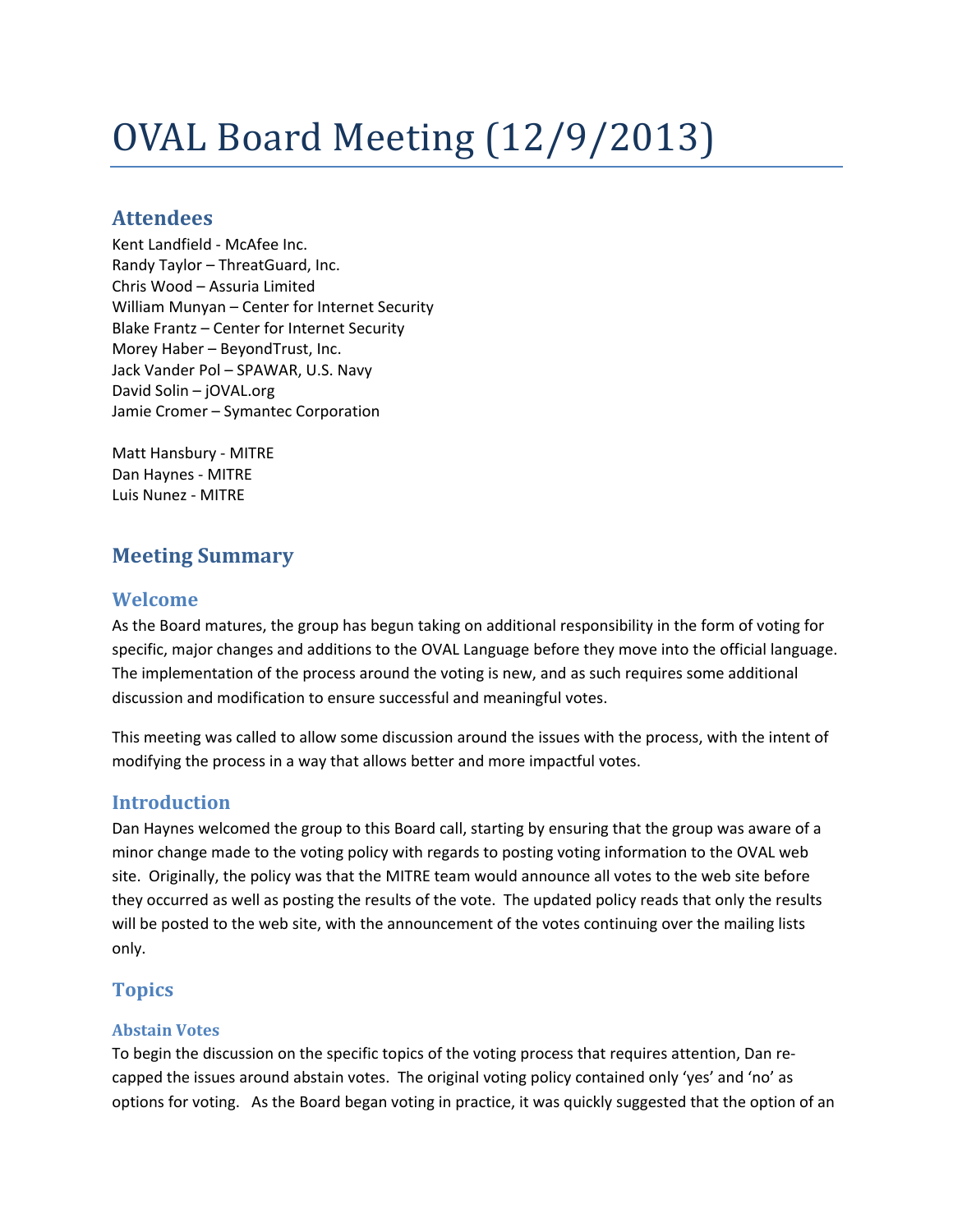'abstain' was desirable. The MITRE team suggested that an abstain option be allowed, and that an abstain vote would indicate that the voting organization did not have a particular opinion about the topic. However, the vote would count towards quorum.

As voting continued, several concerns were raised around abstain votes. Several members did not agree that abstain votes should count towards quorum. Others were concerned that organizations would abstain in cases where they did not fully understand the topic, which indicated an issue with the process and the amount of information available to members ahead of the vote.

Lastly, other members asked about the case where 'abstain' votes outnumbered the 'yes' and 'no' votes and how it should be handled. Some felt that in this case, the vote should not be considered valid. Others believed that there could be cases where only a subset of the Board sees fit to vote for a proposal despite the fact that the proposal could be quite important, and as such votes should still be considered valid.

Before opening up the discussion, Dan reminded the group that the intent here is to allow the Board to make informed decisions in order to shape the future of the OVAL Language and that the processes in place must serve to achieve that goal.

#### *Discussion*

Once Dan laid out the issues and concerns raised over abstain voting, he opened the call to comments and questions from the group.

To start the conversation, one member shared that while he originally like the idea of abstain votes, the more consideration he gave the idea, the more he began to believe that voting should be limited to 'yes' or 'no'. The reasoning given was that abstain votes could too easily be used to avoid paying attention to a specific topic and made it too easy to focus solely on a subset of the Language. The ideal Board member is able to not only provide specific domain knowledge on topics that directly affect their organization, but is also able to help shape the Language in its entirety.

Matt Hansbury expressed concern that without abstain votes, achieving quorum would be challenging as the group narrowly reached quorum when voting to add new members which should be relatively straightforward compared to more complex Language proposals. The group generally believed, however, that ongoing changes to the Board structure to ensure maximum member participation would help alleviate this issue over time. Further, the general consensus was that Board membership should include an expectation that organizations follow the relevant discussions and participate in the majority of votes.

Another board member suggested that if members do not participate in a certain number of votes they should be removed from the Board. Matt explained that a hard-and-fast rule for removing members may not make sense just yet. Board members have other responsibilities outside of the Board and it is understood that they may not be able to participate in every vote. However, if an organization is consistently not voting, MITRE will reach out to them to see what is going on and determine how to best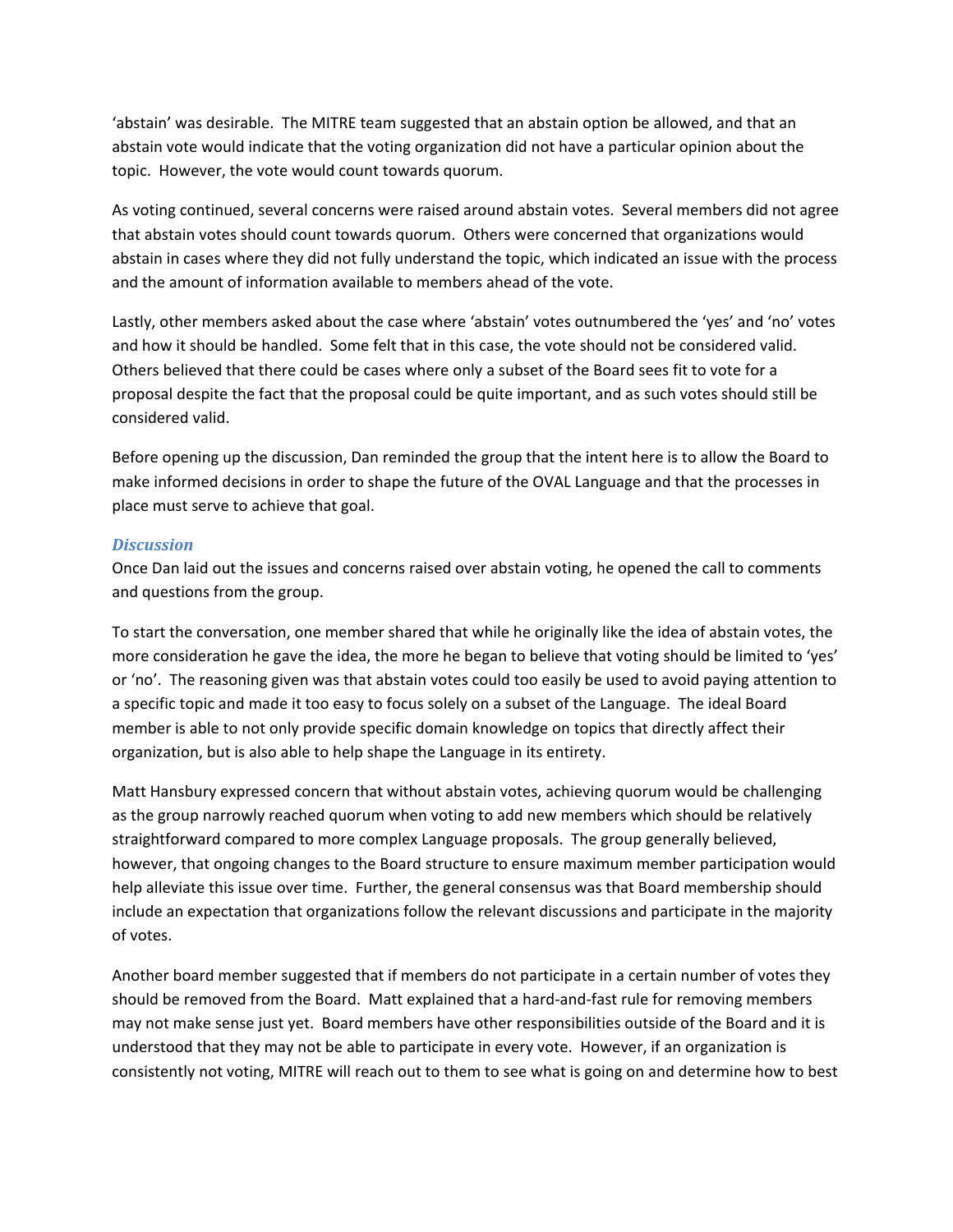move forward. The results of votes will be tracked and posted on the OVAL website and this can be used as a way to determine who is participating on a regular basis.

Lastly, several members of the Board emphasized the need for a discussion period prior to a vote. This should be covered, with the current process, because it requires community and board discussion periods before a vote.

To wrap up this topic, Dan confirmed the general consensus from the group that no abstain votes would be explicitly allowed.

#### **Process Improvements**

The next topic for the call was around general process improvements. Dan introduced the part of the call by highlighting some of the concerns around the voting process that came up during the first attempts at voting.

The most important process concern was how to best ensure that the group has enough information (and in the most efficient format) to allow an informed and confident vote from each organization. It is important that each Sandbox proposal stand on its own and that information is available for each that describes both the higher level implications of the change and the deeper technical details.

Finally, Dan pointed out that Blake Frantz provided a [list of questions](https://gist.github.com/blakefrantz/1a25eda5dac7ad666268) as a proposal for the type of information that would be useful for members as they evaluate the merits of a particular proposal. The questions involve stating the use cases for the proposal as well as things like impact to authors, end users, and tool vendors.

The general consensus was that formalizing the questions proposed by Blake in a form that is required for any Sandbox contribution to be considered for inclusion in the official Language and including any other relevant information would be a good step to achieve the stated goal. Blake's proposal will be expanded to include information from the [OVAL Language Sandbox](http://oval.mitre.org/language/sandbox.html) page and the Requesting Changes to [the OVAL Language](http://oval.mitre.org/language/about/change_requests.html) page.

The MITRE team committed to formalizing this step as part of the process and to make a concerted effort to provide ahead of each vote a well-formatted, self-contained set of information as part of the comment period for each proposal.

#### *Discussion*

After introducing the topic, Dan opened it up for discussion. This topic did not generate a lot of conversation, in part because the allotted time for the call was quickly running out. In general, consensus was achieved around the proposed process updates.

One thing that was brought up was the idea of create 'subcommittees' within the Board that would be tasked with determining things like the technical merits of specific proposals. This would achieve the goal of ensuring technical merit for each proposal, without burdening each organization with delving deeply into the technical side for each.